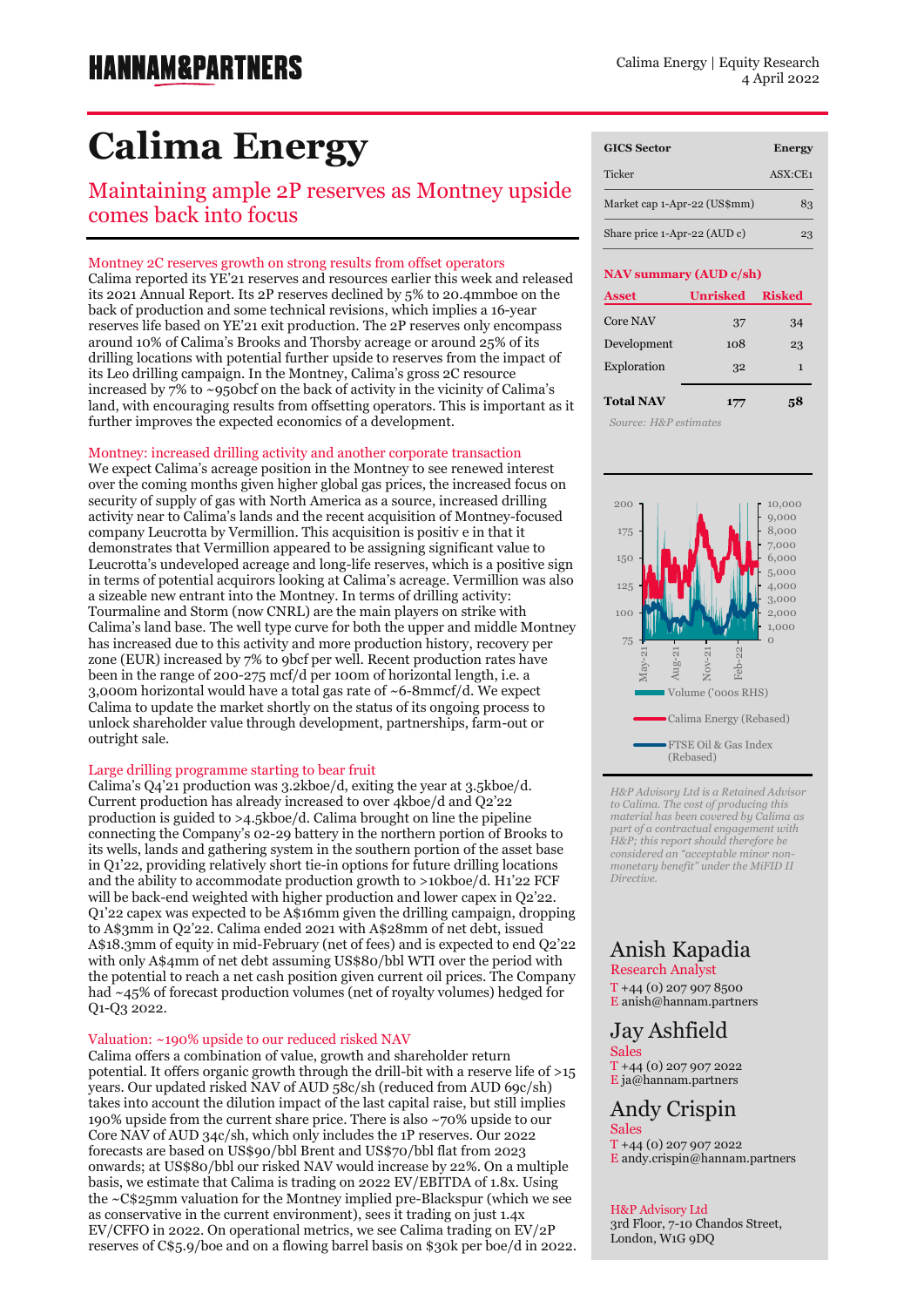### Investment Case

Our risked NAV on Calima of 58c/sh implies 190% upside. Calima has near-term oil price exposure from the Blackspur assets and longer-term gearing into the energy transition through its Montney position. The company offers a combination of value, growth and shareholder return potential. It offers organic growth through the drill-bit with >15 year 2P reserve life. It has some of the lowest cost (<US\$15/boe capex plus opex) and highest return drilling locations available globally. We expect >30% production growth in 2022 whilst generating >25% FCF yield based on the current price. Calima has a strong balance sheet and minimal decommissioning liabilities relative to its peer group and is self-funding even at low oil prices. It also has strong insider ownership with management largely compensated in stock.

**Stands out versus its Alberta peer group** – Relative to its peer group (midcap Alberta oil weighted producers), Calima has stronger production and cashflow growth in 2022, without any acceleration of activity. It has a much healthier balance sheet, both in terms of much lower net debt and decommissioning liabilities. It also has a higher reserve base than peers and a lower cost base leading to higher margins and more downside protection.

**Acceleration of drilling/production targets** – Calima has ample inventory on the Alberta acreage, where high returns can be locked in by hedging at current pricing, giving less than 6 months payback on some locations. We would expect potentially another 3-5 wells at least in H2'22. Calima can quickly respond to rising energy prices by accelerating its drilling programs given its ability to convert wells from spud to on-stream in 30-60 days.

**Potential to grow materially faster and move 2P to 1P** – Our modelling is based on the base case drilling scenario for the 2P reserves, which assumed a more conservative macro environment. We think that higher prices could lead to an acceleration of drilling and the production forecasts are based off the conservative well type curves rather than the better results that have been realised by Blackspur. Therefore, there is the potential to grow significantly faster than planned, whilst continuing to generate free cash flow. Blackspur already has a large drilling inventory with greater than 60 booked PUD locations. However, it sees a further ~210 locations on its acreage.

**Montney optionality** – Calima was incorporated as an explorer focused on the Montney and the company succeeded in what it set out to prove. Calima now has >1Tcfe of liquids rich natural gas resource in the Montney play. >50mmboe of 2C resource will be converted to 2P reserves once it secures funding to build the tiein pipeline from its existing well pad into its owned infrastructure. Interest in the play has been picking up with a wave of recent corporate activity, moving it from a buyer's market to a seller's market. We see the Montney play as having attractive standalone economics; however, we think that it currently struggles to compete for limited capital versus the assets that have been acquired from Blackspur. We expect liquids to account for 50% of revenue but only 25% of production. In the current higher gas price environment, the economics still improve markedly for the Montney. We value the base case 50mmcf/d development scenario as worth  $\sim$ C\$581mm (C\$4.7/boe) unrisked and heavily risked we carry  $\sim$ C\$50mm of value in our NAV.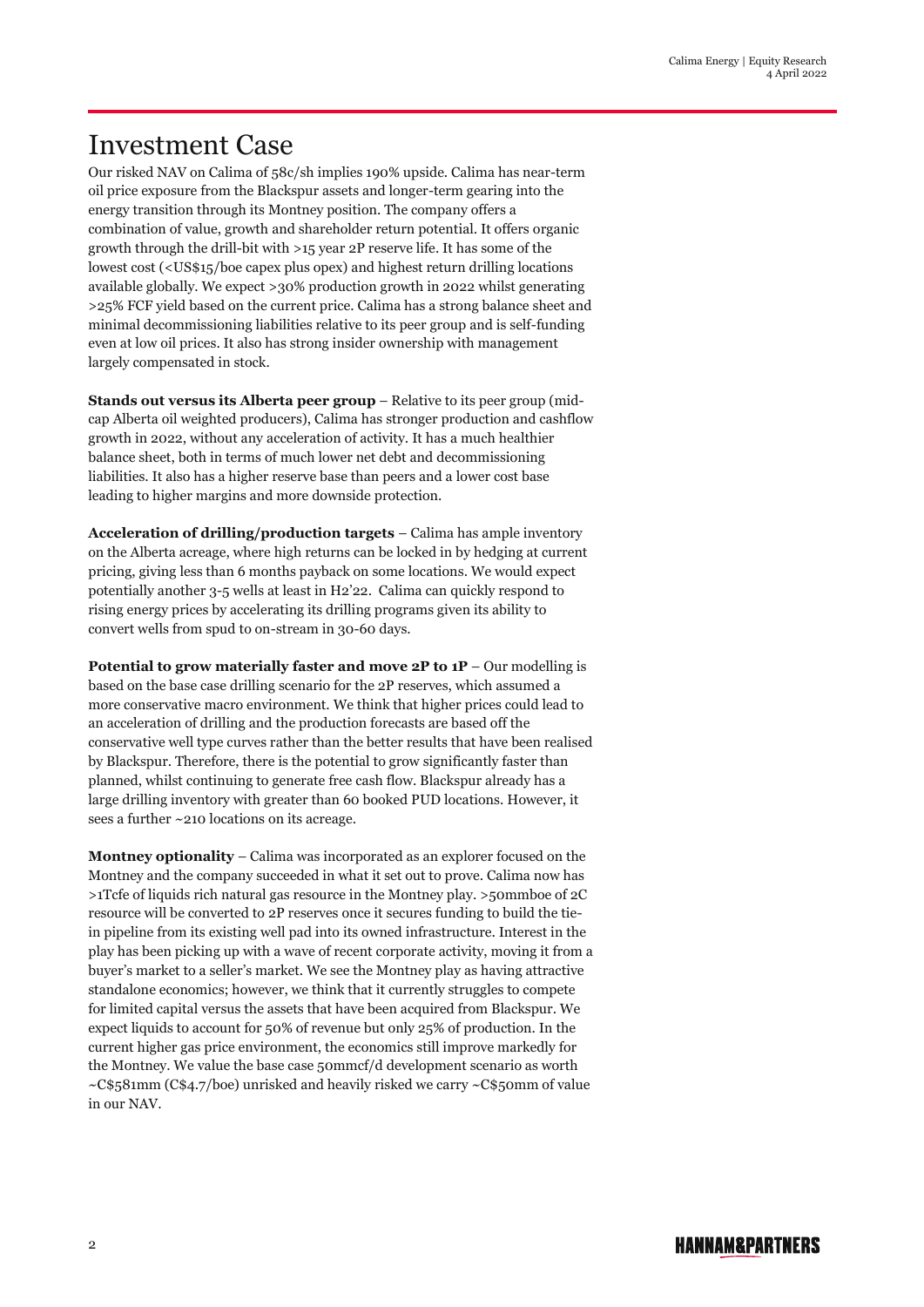### **Base case development plans (2P reserves)**

The charts below look at the updated key metrics for the 2P reserves at Brooks and Thorsby.





Source: H&P estimates

### 2023 sees higher production growth being offset by a lower oil price forecast of US\$70/bbl from US\$90/bbl and also higher capex.

Capex by area (C\$mm) Post-tax free cashflow by asset (C\$mm), ex-hedging - 10.0 20.0 30.0 40.0 50.0 2022 2023 2024 2025 ■ Brooks 2P ■ Thorsby 2P



Source: H&P estimates



The charts below show the sensitivity of NPV10 valuation and FCF under the base case drilling scenario to various Brent oil prices in US\$/bbl.

Risked NPV10 (C\$mm) by reserve type vs Brent Post-tax free cashflow (C\$mm) Brent price sensitivity



Source: H&P estimates

### **HANNAM&PARTNERS**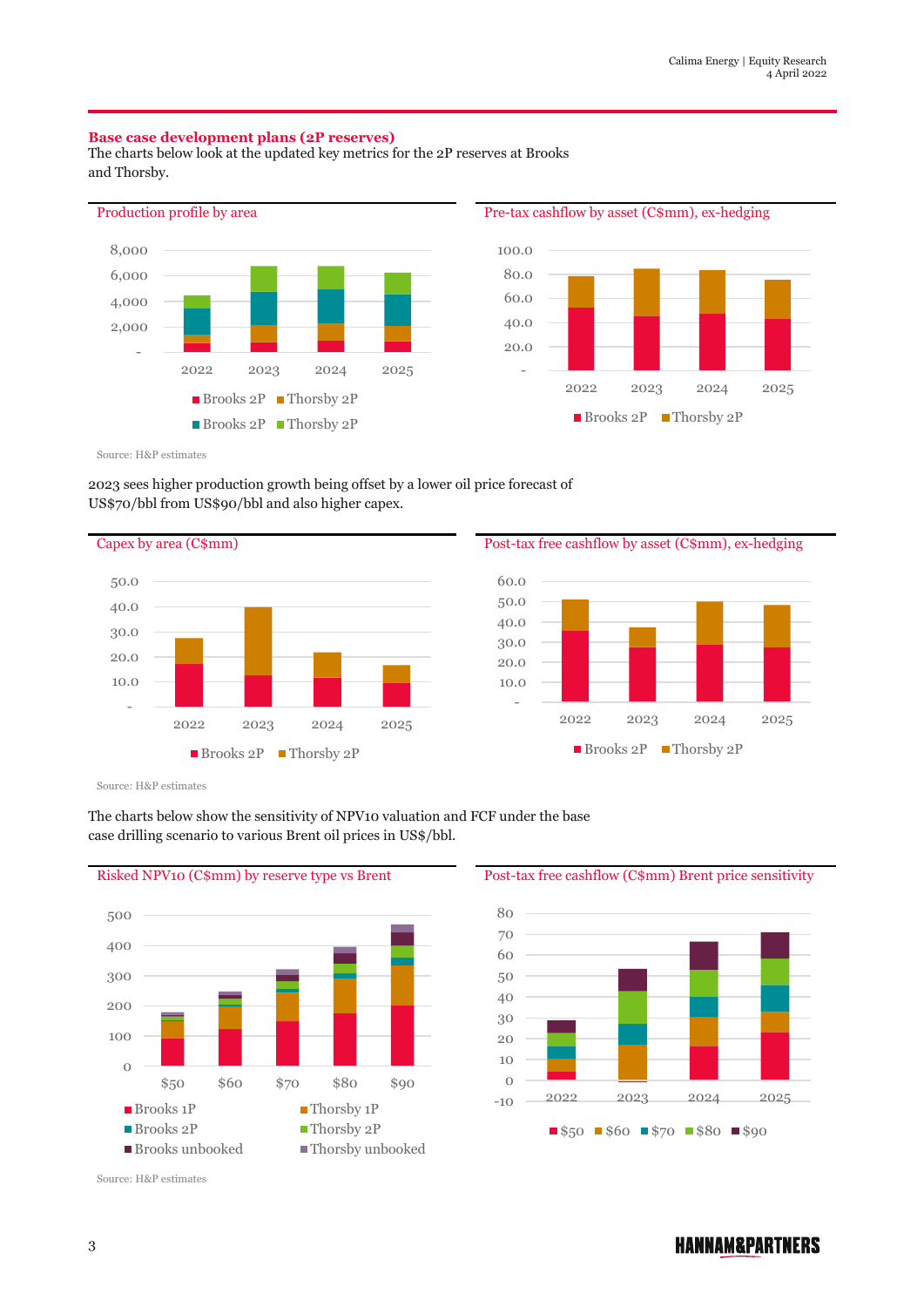## Valuation

Our favoured valuation methodology is a bottom-up risked NAV, in which we have built a DCF valuation of the 2P reserves, plus the main development and exploration prospects (assuming they will be developed), and then risked them for geological and commercialisation risk. We also take a look at how Calima compares on a multiple basis.

In our base case scenario, we use US\$90/bbl in 2022 and US\$70/bbl Brent longterm flat from 2023, a US\$14/bbl differential to WCS pricing, US\$3.75/MMBtu AECO gas price in 2022+, a US\$1.33/AUD exchange rate, US\$1.25/CAD exchange rate and a 10% discount rate from 1/1/2022.

### **NAV**

| Asset                          | Gross          |          | Net    | NPV     | Unris ked |           | Unrisked Geological 'ommercial |      | Risked     | Risked    |
|--------------------------------|----------------|----------|--------|---------|-----------|-----------|--------------------------------|------|------------|-----------|
|                                | mmboe          | Interest | mmbo e | C\$/boe | C\$m      | A \$c/s h | CoS                            | CoS  | C\$m       | A \$c/s h |
| Net debt (end-'21)             |                |          |        |         | $-$ \$26  | $-4.4$    |                                |      | $-$ \$26   | $-4.4$    |
| 2022 Equity Raise              |                |          |        |         | \$20.0    | 3.3       |                                |      | \$20.0     | 3.3       |
| Asset retirement obligations   |                |          |        |         | $-$13.9$  | $-2.3$    |                                |      | $-$ \$13.9 | $-2.3$    |
| Options proceeds               |                |          |        |         | \$3.1     | 0.5       |                                |      | \$3.1      | 0.5       |
| Hedging gain/loss              |                |          |        |         | $-$12.9$  | $-2.1$    |                                |      | $-$12.9$   | $-2.1$    |
| Brooks PDP reserves            | 3.3            | 100%     | 3.3    | \$18.1  | \$59.9    | 10.0      | 100%                           | 100% | \$59.9     | 10.0      |
| Thorsby PDP reserves           | 2.7            | 100%     | 2.7    | \$16.8  | \$44.7    | 7.4       | 100%                           | 100% | \$44.7     | 7.4       |
| Brooks planned PUD             | 5.9            | 100%     | 5.9    | \$16.8  | \$99.5    | 16.5      | 100%                           | 90%  | \$89.6     | 14.9      |
| Thorsby planned PUD            | 6.1            | 100%     | 6.1    | \$9.0   | \$55.3    | 9.2       | 100%                           | 90%  | \$49.7     | 8.3       |
| H <sub>2</sub> Sweet           |                |          |        |         | \$0.4     | 0.1       |                                |      | \$0.4      | 0.1       |
| Capitalised G&A                | $\omega$<br>2x | $-4.1$   |        |         | $-$ \$8.2 | $-1.4$    |                                |      | $-$ \$8.2  | $-1.4$    |
| 1P Core NAV                    | 18.0           |          | 18.0   | \$12    | \$221     | 36.8      |                                |      | \$206      | 34.2      |
| Incremental Brooks 2P          | 2.5            | 100%     | 2.5    | \$6.2   | \$15.9    | 2.6       | 90%                            | 90%  | \$12.9     | 2.1       |
| Incremental Thorsby 2P         | 3.4            | 100%     | 3.4    | \$9.3   | \$31.4    | 5.2       | 90%                            | 90%  | \$25.4     | 4.2       |
| Brooks remaining unbooked      | 12.9           | 100%     | 12.9   | \$4.7   | \$60.3    | 10.0      | 75%                            | 50%  | \$22.6     | 3.8       |
| Thorsby remaining unbooked     | 6.6            | 100%     | 6.6    | \$7.0   | \$45.9    | 7.6       | 75%                            | 50%  | \$17.2     | 2.9       |
| Montney 2C 50mmcf/d            | 125            | 100%     | 125    | \$4.7   | \$581     | 96.6      | 90%                            | 10%  | \$52.3     | 8.7       |
| Montney remaining 2C           | 68             | 100%     | 68     | \$1.0   | \$67.8    | 11.3      | 75%                            | 10%  | \$5.1      | 0.8       |
| Development upside             | 192.4          |          | 192.4  |         | \$649     | 107.9     |                                |      | \$135      | 22.5      |
| Montney Prospective Resource   | 364            | 100%     | 364    | \$0.5   | \$182.1   | 30.3      | 33%                            | 5%   | \$3.0      | 0.5       |
| PEL-10 production licence      |                |          |        |         | \$6.3\$   | 1.0       | 25%                            | 25%  | \$0.4      | 0.1       |
| PEL-10 commercial production   |                |          |        |         | \$6.3     | 1.0       | 25%                            | 10%  | \$0.2\$    | 0.0       |
| SADR exploration               |                | 50%      |        |         |           |           |                                |      | \$0.0      | 0.0       |
| 5% in Discover Exploration Ltd |                |          |        |         |           |           |                                |      | \$1.0      | 0.2       |
| <b>Exploration upside</b>      | 364.1          |          | 364.1  |         | \$195     | 32.3      |                                |      | \$5        | 0.8       |
| <b>Total NAV</b>               |                |          |        |         | \$1,065   | 177.0     |                                |      | \$346      | $57 - 5$  |

Source: H&P estimates

### **NAV sensitivities**

We look at the risked NAV for Calima at various oil prices and discount rates relative to our base case.

| Risked NAV (AUD c/sh) at different oil prices and discount rates |                                                    |                                   |     |     |                  |      |  |  |  |
|------------------------------------------------------------------|----------------------------------------------------|-----------------------------------|-----|-----|------------------|------|--|--|--|
|                                                                  |                                                    | <b>Brent Oil price (US\$/bbl)</b> |     |     |                  |      |  |  |  |
|                                                                  | \$80.00<br>\$60.00<br>890.00<br>\$50.00<br>\$70.00 |                                   |     |     |                  |      |  |  |  |
|                                                                  | 6%                                                 | 44c                               | 58c | 74c | 8 <sub>9</sub> c | 105c |  |  |  |
| <b>Discount</b>                                                  | 8%                                                 | 38c                               | 51c | 65c | 78c              | 92c  |  |  |  |
| rate                                                             | 10%                                                | 34c                               | 45c | 58c | 70c              | 82c  |  |  |  |
|                                                                  | 12%                                                | 30c                               | 41c | 52c | 63c              | 74c  |  |  |  |
|                                                                  | 14%                                                | 27c                               | 37c | 47c | 57c              | 67c  |  |  |  |

Source: H&P estimates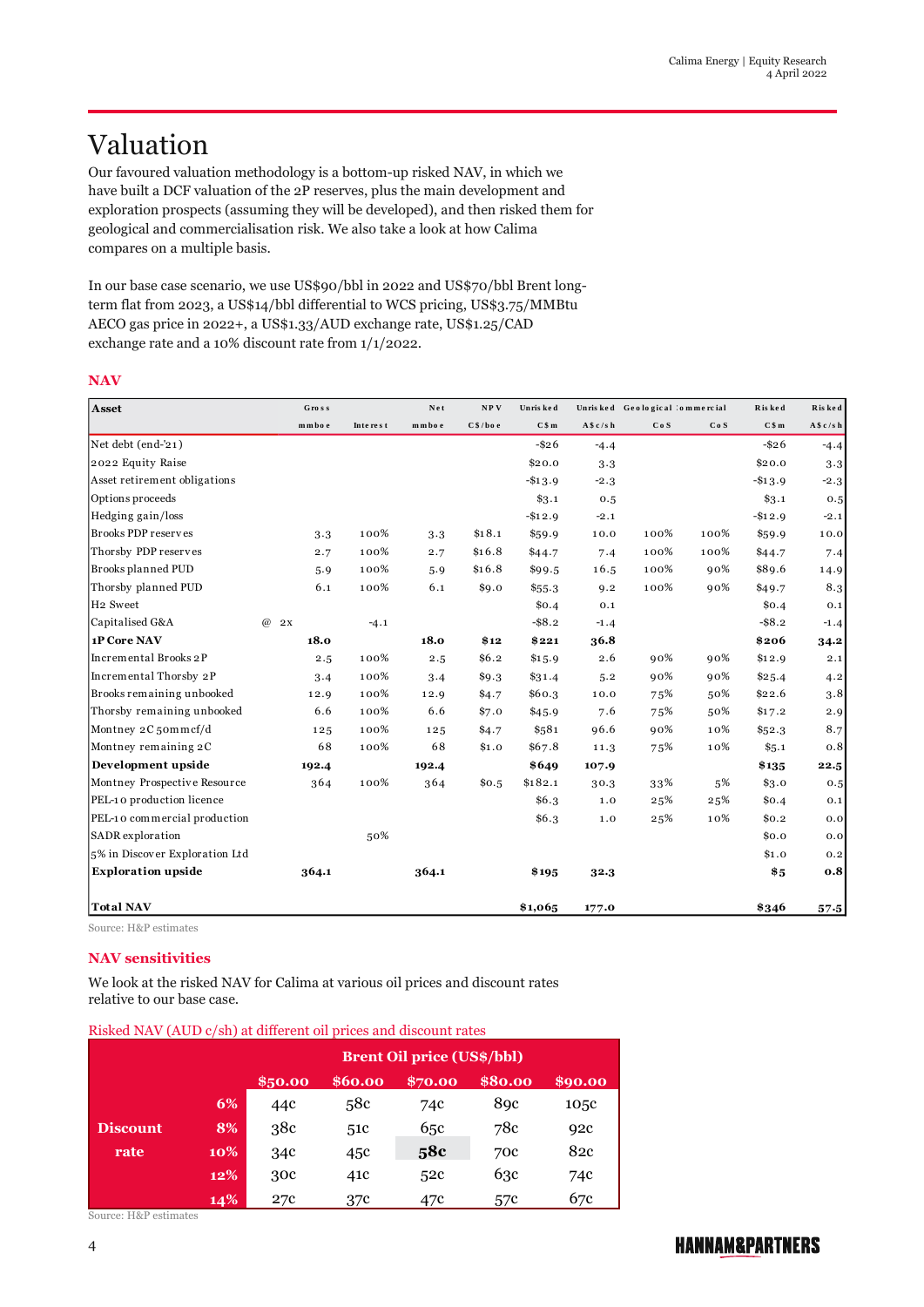### **Valuation metrics and multiples**

The table below shows the key financial ratio and operational metrics for Calima.

| <b>Financial ratios and</b><br>multiples (C\$mm) | <b>2022E</b> | 2023E      | <b>2024E</b> | 2025E     |
|--------------------------------------------------|--------------|------------|--------------|-----------|
| Market capitalisation                            | 115.6        | 115.6      | 115.6        | 115.6     |
| Net debt                                         | $-$ \$22.6   | $-$ \$41.0 | $-$ \$68.9   | $-$100.9$ |
| EV                                               | 133.1        | 133.1      | 133.1        | 133.1     |
| Equity                                           | 110.9        | 150.1      | 183.5        | 214.4     |
| Capital employed                                 | 88.2         | 109.1      | 114.6        | 113.4     |
| $EV/2P$ reserves $(2020)$                        | \$5.9        | \$5.9      | \$5.9        | \$5.9     |
| EV per boe per day (\$ per kboe/d)               | \$29.7       | \$19.7     | \$19.6       | \$21.3    |
| Cashflow per barrel $(\frac{\epsilon}{b})$       | \$37.6       | \$29.2     | \$27.4       | \$27.4    |
| EBITDA per barrel (\$/boe)                       | \$45.6       | \$31.8     | \$31.3       | \$30.6    |
| Net income per barrel (\$/boe)                   | \$23.1       | \$19.1     | \$18.4       | \$19.5    |
| P/E                                              | 3.1x         | 2.5x       | 2.5x         | 2.6x      |
| P/CFPS                                           | 1.9X         | 1.6x       | 1.7X         | 1.8x      |
| EV/EBITDA                                        | 1.8x         | 1.7X       | 1.7X         | 1.9X      |
| EV/CFFO                                          | 2.2X         | 1.8x       | 2.0x         | 2.1X      |
| <b>ROAE</b>                                      | 34.0%        | 31.4%      | 24.7%        | 20.8%     |
| <b>ROACE</b>                                     | 42.8%        | 43.1%      | 39.6%        | 39.3%     |
| FCF yield                                        | 24.9%        | 22.6%      | 34.5%        | 39.6%     |
| Dividend yield                                   | 7.5%         | 6.8%       | 10.4%        | 11.9%     |
| Net debt/EBITDA                                  | $-0.3x$      | $-0.5x$    | $-0.9x$      | $-1.4X$   |
| Net debt/equity                                  | $-20.4%$     | -27.3%     | $-37.6%$     | $-47.1%$  |
| Net debt/capital employed                        | $-25.6%$     | $-37.5%$   | $-60.1%$     | $-89.0\%$ |

Source: H&P estimates, CapIQ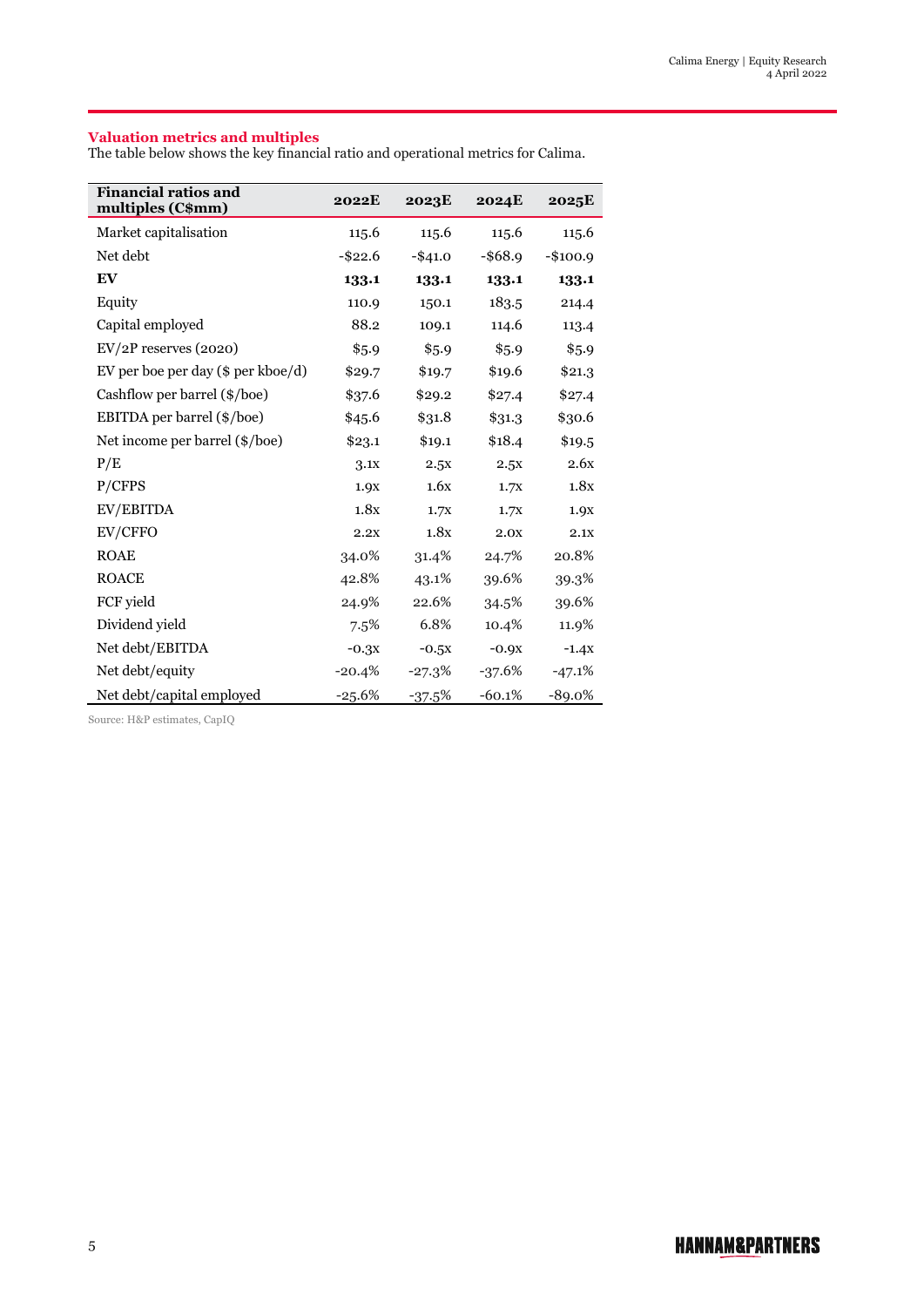# Financial Summary

| <b>Assumptions</b>          | <b>2021E</b> | <b>2022E</b> | 2023E   | <b>2024E</b> | 2025E   |
|-----------------------------|--------------|--------------|---------|--------------|---------|
| USD:AUD FX rate             | \$1.33       | \$1.33       | \$1.33  | \$1.33       | \$1.33  |
| <b>CAD:AUD FX rate</b>      | \$1.06       | \$1.06       | \$1.06  | \$1.06       | \$1.06  |
| Brent (US\$/bbl)            | \$70.67      | \$90.00      | \$70.00 | \$70.00      | \$70.00 |
| WTI (US\$/bbl)              | \$67.80      | \$87.00      | \$67.00 | \$67.00      | \$67.00 |
| $WCS (C\$/bb)$              | \$70.40      | \$91.88      | \$66.88 | \$66.88      | \$66.88 |
| Henry Hub (US\$/mcf)        | \$0.00       | \$4.00       | \$4.00  | \$4.00       | \$4.00  |
| AECO (US\$/mcf)             | \$4.38       | \$4.69       | \$4.69  | \$4.69       | \$4.69  |
| Brooks oil price (C\$/bbl)  | \$72.96      | \$94.38      | \$69.38 | \$69.38      | \$69.38 |
| Thorsby oil price (C\$/bbl) | \$65.28      | \$86.88      | \$61.88 | \$61.88      | \$61.88 |
| $NGL$ price $(C\$/bb)$      | \$42.88      | \$54.38      | \$41.88 | \$41.88      | \$41.88 |
| Gas price (C\$/mcf)         | \$4.48       | \$4.69       | \$4.69  | \$4.69       | \$4.69  |
| Oil production (bbl/d)      | 2,389        | 3,030        | 4,465   | 4,385        | 4,042   |
| Gas production (mcf/d)      | 5,644        | 8,233        | 13,061  | 13,565       | 12,594  |
| NGL production (kbbl/d)     | 51           | 78           | 125     | 131          | 114     |
| Total production (kboe/d)   | 3,381        | 4,481        | 6,767   | 6,776        | 6,255   |

| <b>Income Statement (C\$mm)</b> | 2021E      | 2022E      | 2023E      | <b>2024E</b> | 2025E      |
|---------------------------------|------------|------------|------------|--------------|------------|
| Revenue                         | \$44.8     | \$117.4    | \$132.1    | \$131.4      | \$121.3    |
| Royalties                       | $-$ \$8.6  | $-$ \$21.1 | $-$ \$23.8 | $-$ \$23.7   | $-$ \$21.8 |
| Opex and transportation         | $-$12.0$   | $-$17.7$   | $-$ \$23.5 | $-$ \$24.2   | $-$ \$23.9 |
| G&A                             | $-$ \$5.0  | $-$4.1$    | $-$ \$6.2  | $-$ \$6.2    | $-$ \$5.7  |
| <b>EBITDAX</b>                  | \$19.3     | \$74.6     | \$78.6     | \$77.3       | \$69.8     |
| DD&A                            | $-$ \$52.7 | $-$ \$23.8 | $-$ \$25.0 | $-$ \$22.3   | $-$ \$17.9 |
| <b>EBIT</b>                     | $- $33.4$  | \$50.8     | \$53.6     | \$55.0       | \$51.9     |
| Cash Interest                   | $-$ \$1.5  | $-$0.1$    | \$1.1      | \$1.9        | \$3.1      |
| Hedging (gains) losses          | $-$ \$6.0  | $-$12.9$   | \$0.0      | \$0.0        | \$0.0      |
| <b>EBT</b>                      | $-$ \$41.0 | \$37.7     | \$54.7     | \$56.9       | \$55.0     |
| Gain on acquisition             | \$10.7     | \$0.0      | \$0.0      | \$0.0        | \$0.0      |
| Tax                             | $-$0.2$    | \$0.0      | $-$ \$7.6  | $-$11.6$     | $-\$10.4$  |
| <b>Net income</b>               | $-\$30.4$  | \$37.7     | \$47.1     | \$45.4       | \$44.6     |

Source: H&P estimates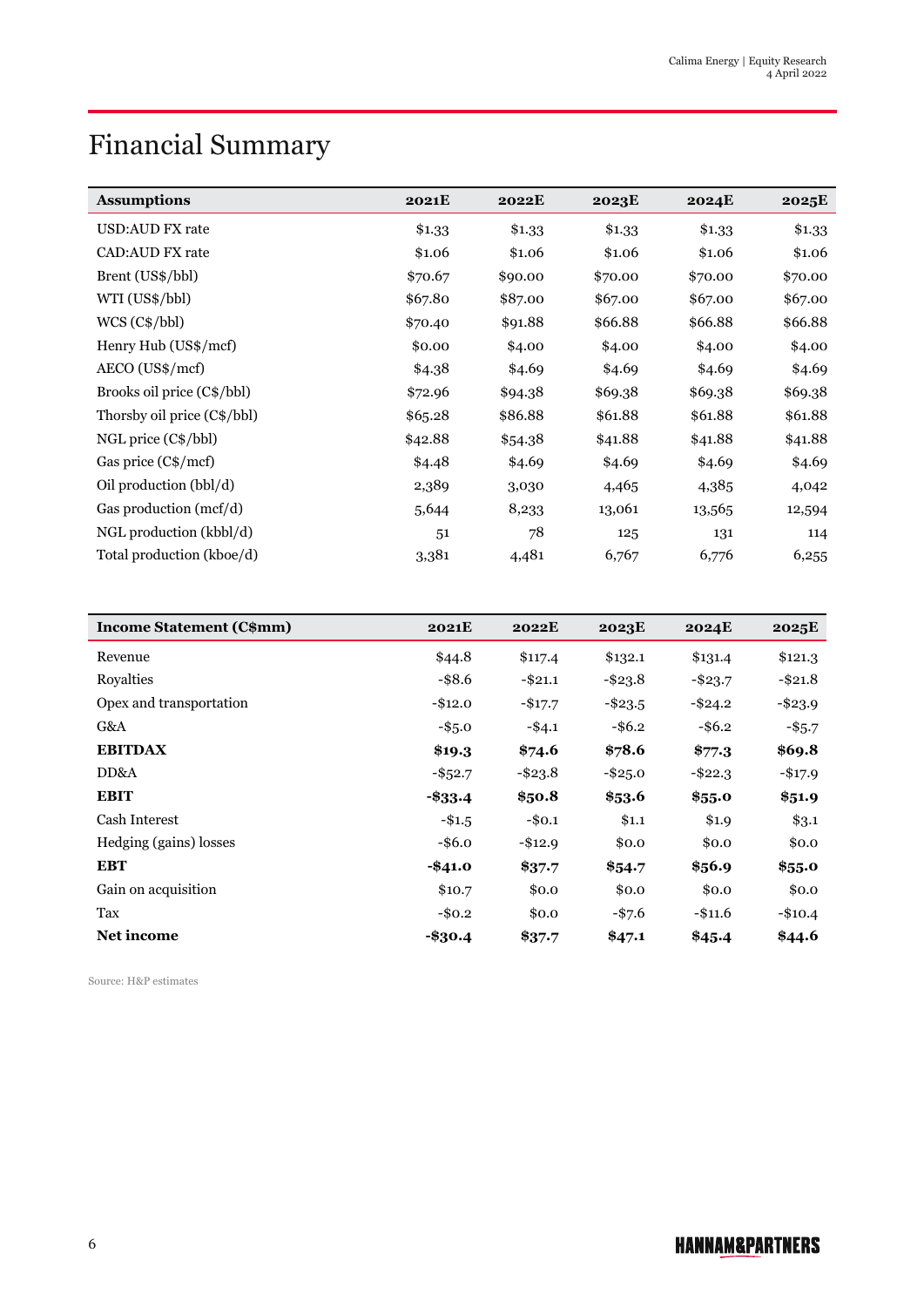| Cash flow (C\$mm)                        | <b>2021E</b> | 2022E      | 2023E      | <b>2024E</b> | 2025E      |
|------------------------------------------|--------------|------------|------------|--------------|------------|
| Earnings before interest and tax         | $-$ \$33.4   | \$50.8     | \$53.6     | \$55.0       | \$51.9     |
| Depreciation                             | \$52.7       | \$23.8     | \$25.0     | \$22.3       | \$17.9     |
| Share based remuneration                 | \$0.0        | \$0.0      | \$0.0      | \$0.0        | \$0.0      |
| Cash interest charge                     | $-$ \$1.5    | $-$0.1$    | \$1.1      | \$1.9        | \$3.1      |
| Cash tax                                 | $-$0.2$      | \$0.0      | $-$ \$7.6  | $-\$11.6$    | $-$10.4$   |
| Other                                    | $-$ \$6.0    | $-$12.9$   | \$0.0      | \$0.0        | \$0.0      |
| Cash flow from operations (pre $w/c$ )   | \$11.6       | \$61.5     | \$72.1     | \$67.7       | \$62.5     |
| Decrease/(increase) in trade receivables | \$0.0        | \$0.0      | \$0.0      | \$0.0        | \$0.0      |
| Increase/(decrease) in trade creditors   | \$0.0        | \$0.0      | \$0.0      | \$0.0        | \$0.0      |
| Decrease/(increase) in inventory         | \$0.0        | \$0.0      | \$0.0      | \$0.0        | \$0.0      |
| Cash flow from operations (post $w/c$ )  | \$11.6       | \$61.5     | \$72.1     | \$67.7       | \$62.5     |
| Capital expenditure                      | $-$ \$25.2   | $-$ \$32.8 | $-$ \$45.9 | $-$ \$27.8   | $-$ \$16.8 |
| <b>Free cashflow</b>                     | -\$13.6      | \$28.8     | \$26.2     | \$39.9       | \$45.8     |
| Acquisitions                             | \$0.0        | \$0.0      | \$0.0      | \$0.0        | \$0.0      |
| Disposals                                | \$0.0        | \$0.0      | \$0.0      | \$0.0        | \$0.0      |
| Dividends                                | \$0.0        | $-$ \$8.6  | $-$ \$7.9  | $-$12.0$     | $-\$13.7$  |
| Change in net debt                       | -\$13.6      | \$20.1     | \$18.3     | \$27.9       | \$32.0     |

Source: H&P estimate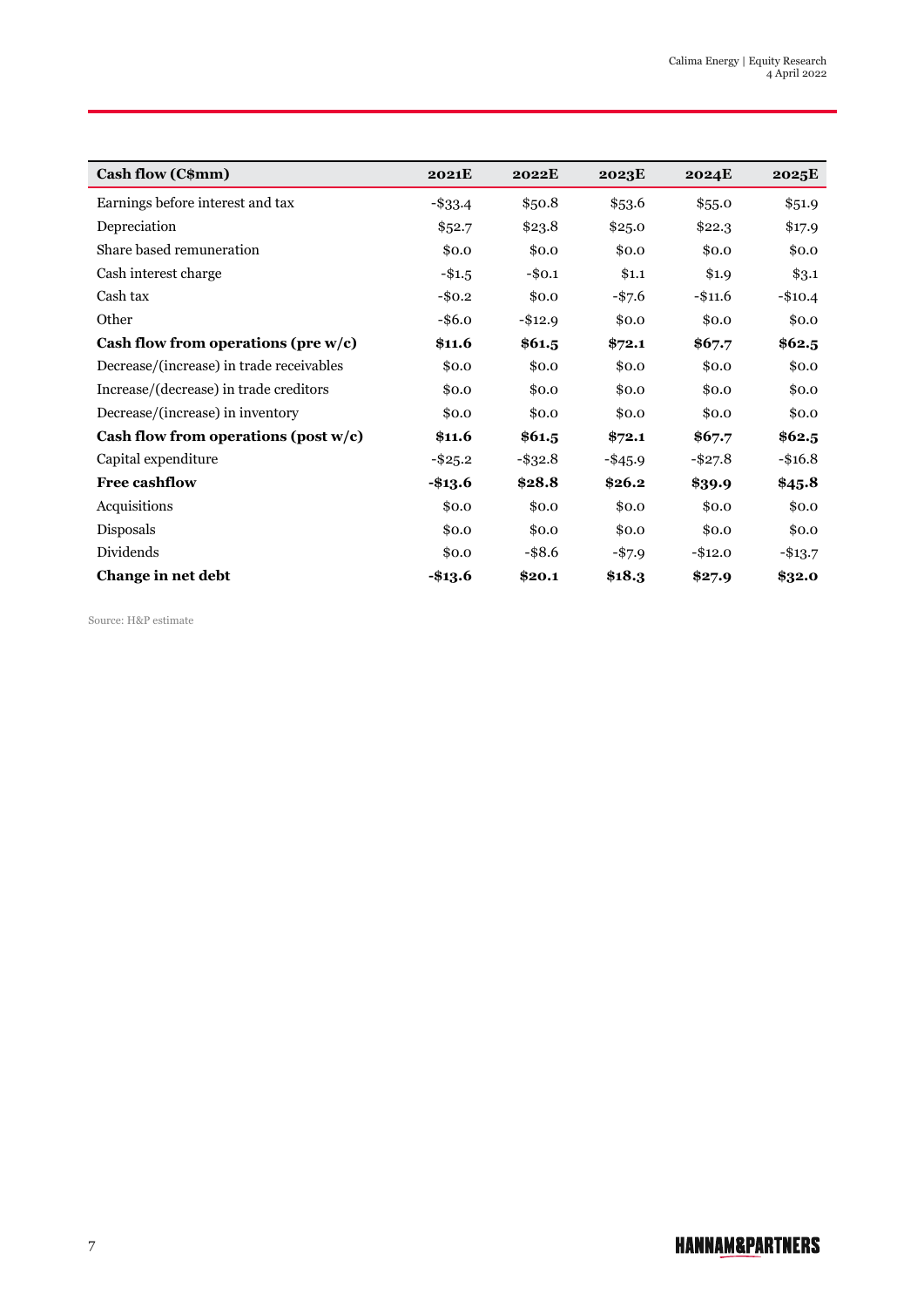| <b>Balance Sheet (C\$mm)</b>           | <b>2021E</b> | 2022E       | 2023E     | <b>2024E</b> | 2025E     |
|----------------------------------------|--------------|-------------|-----------|--------------|-----------|
| Cash and cash equivalents              | \$3.2        | \$43.3      | \$61.7    | \$89.6       | \$121.6   |
| Trade and other receivables            | \$6.8        | \$6.8       | \$6.8     | \$6.8        | \$6.8     |
| Prepaid expenditures and deposits      | \$0.7        | \$0.7       | \$0.7     | \$0.7        | \$0.7     |
| Risk management assets                 | \$0.0        | \$0.0       | \$0.0     | \$0.0        | \$0.0     |
| Total current assets                   | \$10.8       | \$50.9      | \$69.2    | \$97.2       | \$129.2   |
| Deferred income tax asset              | \$11.6       | \$11.6      | \$11.6    | \$11.6       | \$11.6    |
| Property, plant and equipment          | \$122.6      | \$121.9     | \$142.8   | \$148.3      | \$147.1   |
| Right of use asset                     | \$0.0        | \$0.0       | \$0.0     | \$0.0        | \$0.0     |
| Exploration and evaluation expenditure | \$0.0        | \$0.0       | \$0.0     | \$0.0        | \$0.0     |
| Investments                            | \$1.1        | \$1.1       | \$1.1     | \$1.1        | \$1.1     |
| Total non-current assets               | \$135.3      | \$134.6     | \$155.5   | \$160.9      | \$159.8   |
| <b>TOTAL ASSETS</b>                    | \$146.0      | \$185.5     | \$224.7   | \$258.1      | \$289.0   |
| <b>Bank</b> indebtedness               | \$20.7       | \$20.7      | \$20.7    | \$20.7       | \$20.7    |
| Trade and other payables               | \$16.3       | \$16.3      | \$16.3    | \$16.3       | \$16.3    |
| <b>Other Liabilities</b>               | \$2.8        | \$2.8       | \$2.8     | \$2.8        | \$2.8     |
| Total current liabilities              | \$39.8       | \$39.8      | \$39.8    | \$39.8       | \$39.8    |
| Decommissioning obligation             | \$24.2       | \$24.2      | \$24.2    | \$24.2       | \$24.2    |
| Deferred income tax liability          | \$0.0        | \$0.0       | \$0.0     | \$0.0        | \$0.0     |
| Restoration provision                  | \$0.0        | \$0.0       | \$0.0     | \$0.0        | \$0.0     |
| Lease liabilities                      | \$0.3        | \$0.3       | \$0.3     | \$0.3        | \$0.3     |
| Loan                                   | \$0.0        | \$0.0       | \$0.0     | \$0.0        | \$0.0     |
| <b>Total Non-Current Liabilities</b>   | \$24.5       | \$24.5      | \$24.5    | \$24.5       | \$24.5    |
| <b>TOTAL LIABILITIES</b>               | \$64.3       | \$64.3      | \$64.3    | \$64.3       | \$64.3    |
| <b>NET ASSETS</b>                      | \$81.8       | \$121.2     | \$160.4   | \$193.8      | \$224.7   |
| Issued capital                         | \$333.8      | \$333.8     | \$333.8   | \$333.8      | \$333.8   |
| Options/Mgmt Rights                    | \$16.0       | \$16.0      | \$16.0    | \$16.0       | \$16.0    |
| <b>Fundraising Costs</b>               | \$0.0        | \$0.0       | \$0.0     | \$0.0        | \$0.0     |
| Contributed surplus                    | \$0.0        | \$0.0       | \$0.0     | \$0.0        | \$0.0     |
| Reserves                               | \$5.4        | \$5.4       | \$5.4     | \$5.4        | \$5.4     |
| <b>Accumulated losses</b>              | $-$ \$273.5  | $-$ \$244.4 | $-$205.2$ | $-$ \$171.7  | $-$140.9$ |
| <b>TOTAL EQUITY</b>                    | \$81.8       | \$110.9     | \$150.1   | \$183.5      | \$214.4   |

Source: H&P estimate